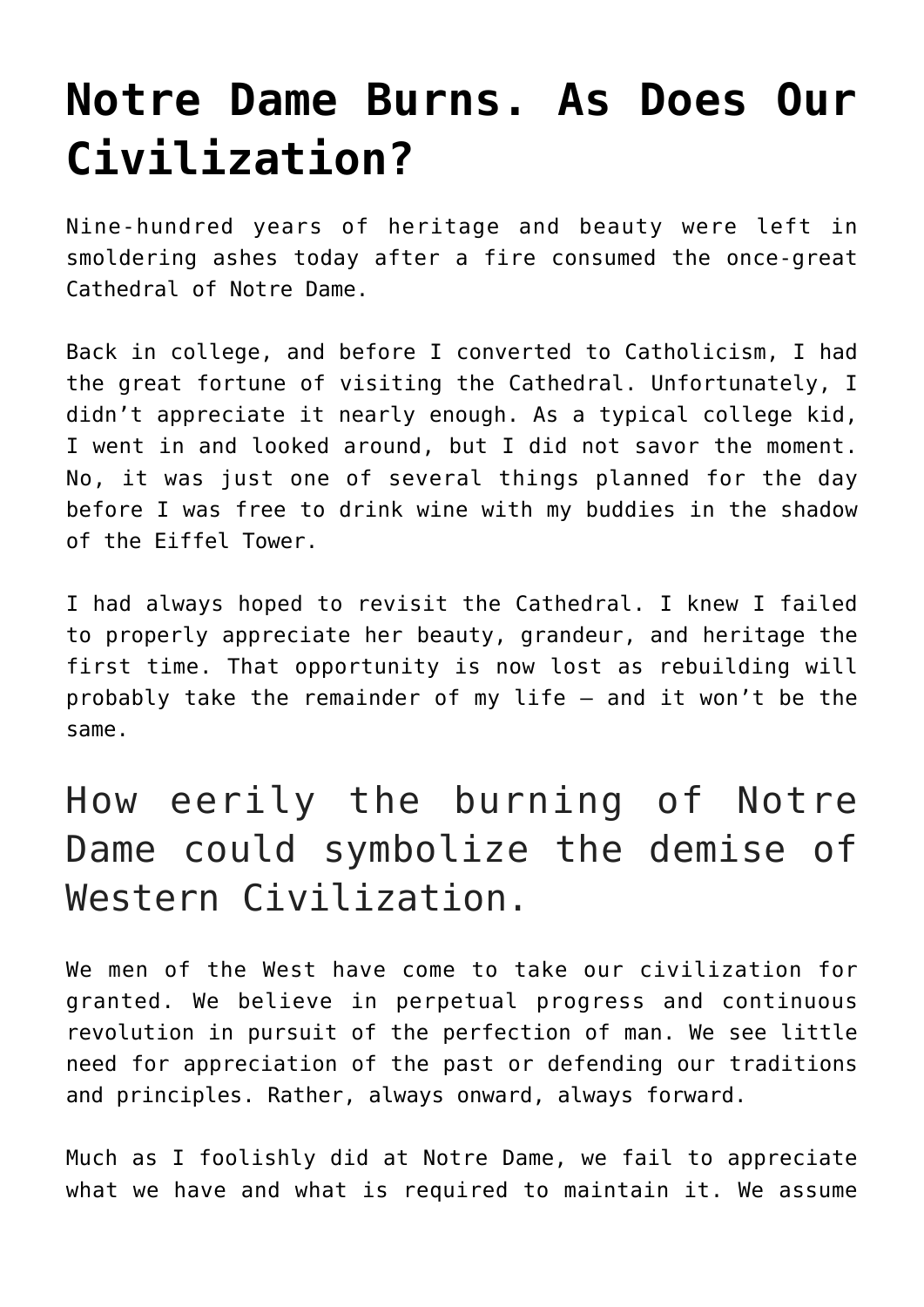that it will always be there, despite our neglect.

Construction on Notre Dame was begun by Pope Alexander III in 1163. It took nearly *200 years* to build with completion occurring in 1345 under the reign of King Philip VI of France and Pope Clement VI. Notre Dame survived countless wars, plagues, and revolutions, always there as a reminder of the Christian Faith that served as the foundation of France and Western Civilization.

But now she is a burned-out relic, much like the Christian Faith in France and most of the West. In 2017. La *Croix* [published](https://international.la-croix.com/news/the-sociology-of-french-catholics/4491) the results of a study commissioned by the Bayard Group that reported only 5% of French Catholics attend Mass regularly. Once the great defender of Christianity, France is now a secular state. Her leaders and her people have lost the Faith.

In America, too, it looks like we are following in the path of France. According to a study [released](https://www.cnn.com/2019/04/13/us/no-religion-largest-group-first-time-usa-trnd/index.html) just last week, "No Religion" is the largest identity-group for Americans, with 23.1% of respondents claiming that title. Catholics have fallen to only 23% of the population and evangelicals are at 22.5%.

The question before us, and one that we will likely see answered in our lifetimes, is whether or not Western Civilization can survive without its foundational beliefs.

In pondering this question, I am reminded of Whitaker Chambers' *Letter to My Children:*

Human societies, like human beings, live by faith and die when faith dies…

…It is our fate to live upon that turning point in history.